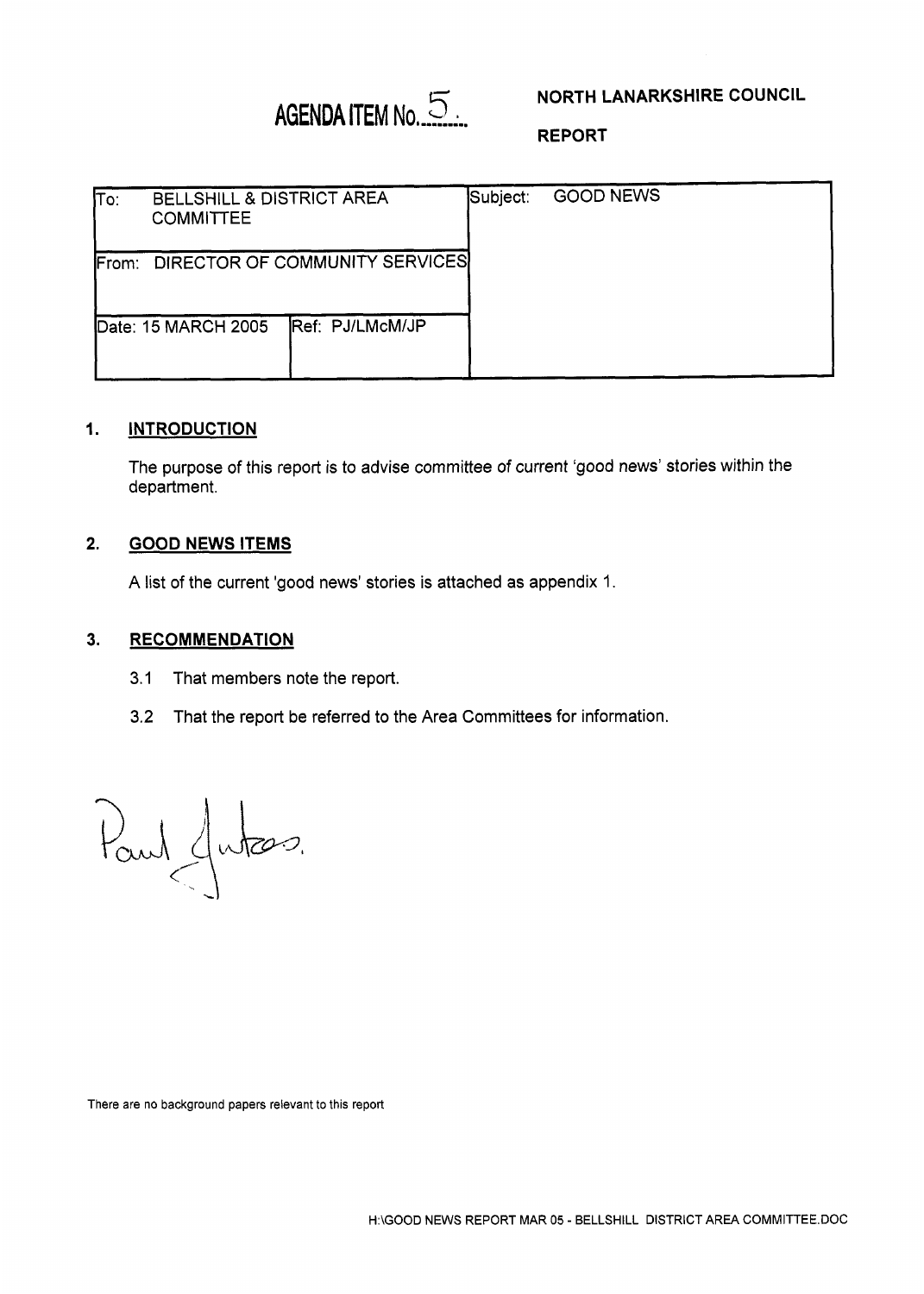# **1. DEPARTMENTAL**

## **1 .I Year of achievements for Communitv Services staff**

On Wednesday 26 January, over 150 staff from across the department attended the annual 'Celebration of Achievements' awards presentation, at Sir John Wilson Town Hall in Airdrie. The presentation was to celebrate a year of achievement, with awards from 28 nationally recognised bodies being received by teams and individuals.

These included Charter Mark awards for excellence in public service, IS0 9001 quality management awards, CoSLA Excellence Awards, a Fleet Operator of the Year award for Transport Services and a Vision in Business for the Environment (VIBES) award for the Time Capsule.

## **2. COUNTRYSIDE** & **LANDSCAPE**

## **2.1 Cash boost for urban woodlands**

North Lanarkshire is set for a **f500,000** cash boost from the Scottish Executive, to help revitalise urban woodlands. The investment will be used to improve access, thin tree cover to open up more space and light, remove fly-tipping and provide better information and recreation facilities to help people enjoy their local woodlands.

As a result of the funding, Community Services and Planning & Environment will oversee three projects, in partnership with Central Scotland Forest Trust and the Forestry Commission.

- *<sup>0</sup>***Glencryan Woodlands**  These woodlands will form an off-road public access link from Cumbernauld to Palacerigg Country Park. Funding of over £152,000 has been allocated for this work.
- Green Link, near Motherwell More than 1,800 metres of new cycleway will be constructed to link local settlements to new jobs at the regenerated Ravenscraig Steelworks site. The project will receive funding of £309,000.
- **North Lanarkshire Council A number of urban woodlands throughout the authority**  $\bullet$ will be surveyed and their potential assessed as part of a management plan to improve their structure and diversity. A total grant of  $E40,000$  has been awarded for this work.

# **3. SPORT** & **RECREATION**

#### **3.1 Completion of** *f300,OOO* **facelift at West End Park**

The major work to upgrade the West End Park synthetic pitch in Bellshill is now complete. The £300,000 refurbishment includes a complete replacement of the existing pitch with the latest new generation synthetic grass surface, renewal of the perimeter fence, upgraded floodlights, new goal posts and additional car parking. The new pitch will be able to accommodate three seven-a-side areas for training, or a full size pitch for football matches. It is anticipated that it will complement the proposed new multi-million pound regional sports facility planned for the former Ravenscraig site in Motherwell.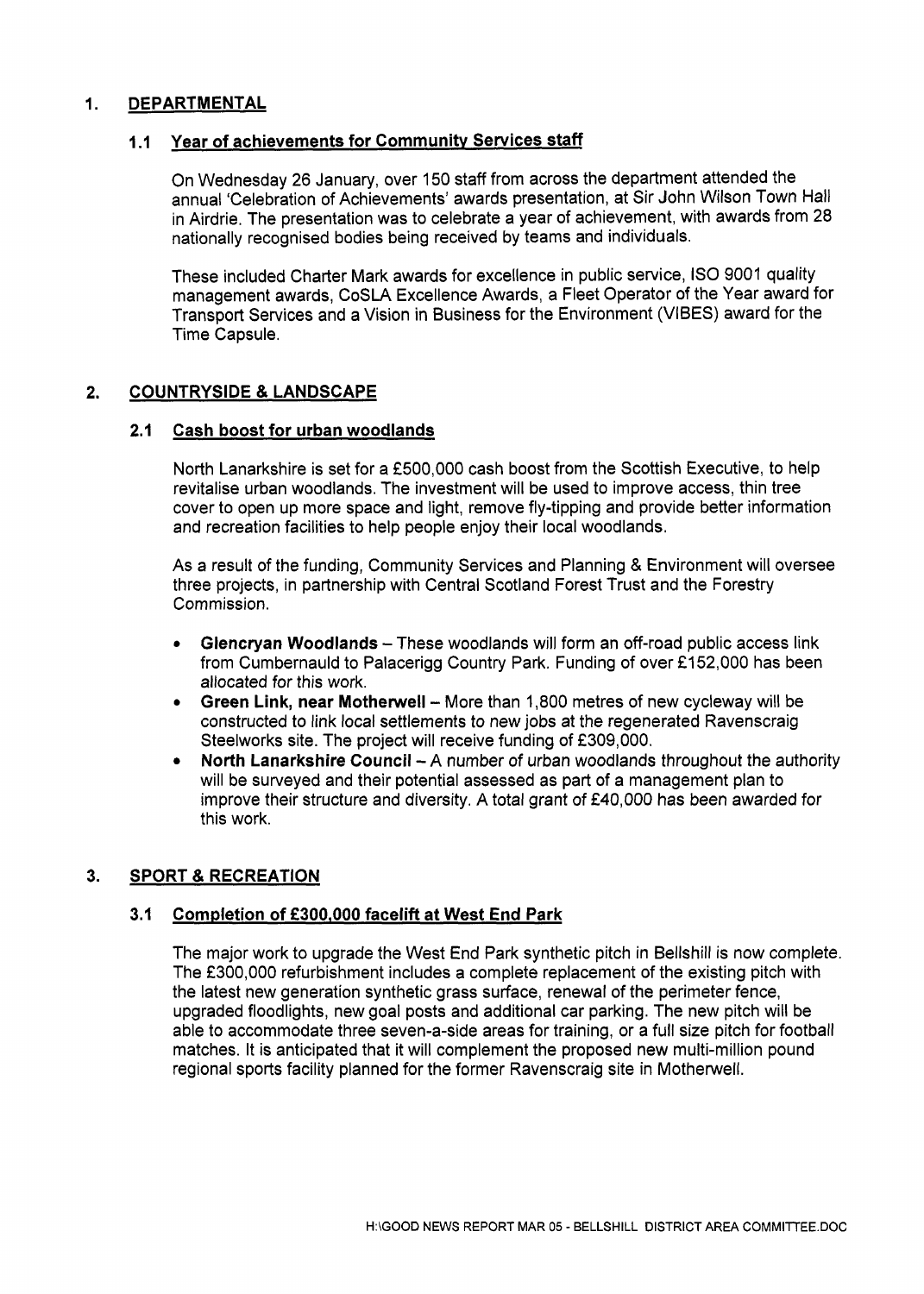# **3.2 Viewpark to benefit from a new seven-a-side pitch**

A new seven-a-side grass pitch is being installed at Burnhead Pitches in Viewpark. At the same time, work will also be carried out to upgrade the existing surfaces. The project, which involves an investment of **f26,000,** is due for completion at the end of March.

#### **3.3 Nominations sought for annual Sports Awards**

Nominations are being sought from the public for North Lanarkshire Council's annual Sports Awards. These provide an excellent platform for recognition of sporting talent throughout North Lanarkshire, across a number of categories. These include Senior Male and Senior Female, Junior Male and Junior Female, Coach of the Year, Senior Team of the Year, Junior Team of the Year and the Service to Sport Award.

The awards will culminate in a gala presentation dinner, which is being held on Friday 10 June at Motherwell Concert Hall.

# **4. CREATIVE SERVICES**

# **4.1 North Lanarkshire gets into the Groove**

In January, the Community **Arts** Team launched three new Scottish Arts Council funded initiatives at an event in Bellshill Cultural Centre. The initiatives include Groove Live (North Lanarkshire Youth **Arts** Festival), the Groove arts magazine and website for **12-25** year olds, and the Beatroot Recording Label.

Groove Live is a multi-artform event that offers young people aged **12-25** a wide ranging participatory arts and cultural programme. The festival is running during February and has already been very successful. All of the programmes for schools are fully booked.

The Groove arts magazine launched in January, and its accompanying website [www.onlinegroove.co.uk,](http://www.onlinegroove.co.uk) will be available from mid-February. The project aims to increase participation in the arts for young people.

The Beetroot recording label is currently being set up and will benefit the local musical community within North Lanarkshire, by allowing bands to release records on the fairest terms possible.

# **5. COMMUNITY LEARNING** & **DEVELOPMENT**

# **5.1 Council to pilot electronic voting scheme for Youth Parliament**

North Lanarkshire Council has been selected by the Scottish Youth Parliament to pilot one of the first elections in the world to use electronic voting.

The election, which is for North Lanarkshire's five Scottish Youth Parliament seats, will take place on 29 March. The department's Children & Young People Team will be leading the arrangements, which will enable those aged 12 and 25 to elect the member of their choice by using their Young Scot smart card online.

The electronic voting project, working under the title *€-Nation,* is a partnership of organisations under the umbrella of the Scottish Youth Parliament. It includes the Electoral Commission, Young Scot and YouthLink Scotland.